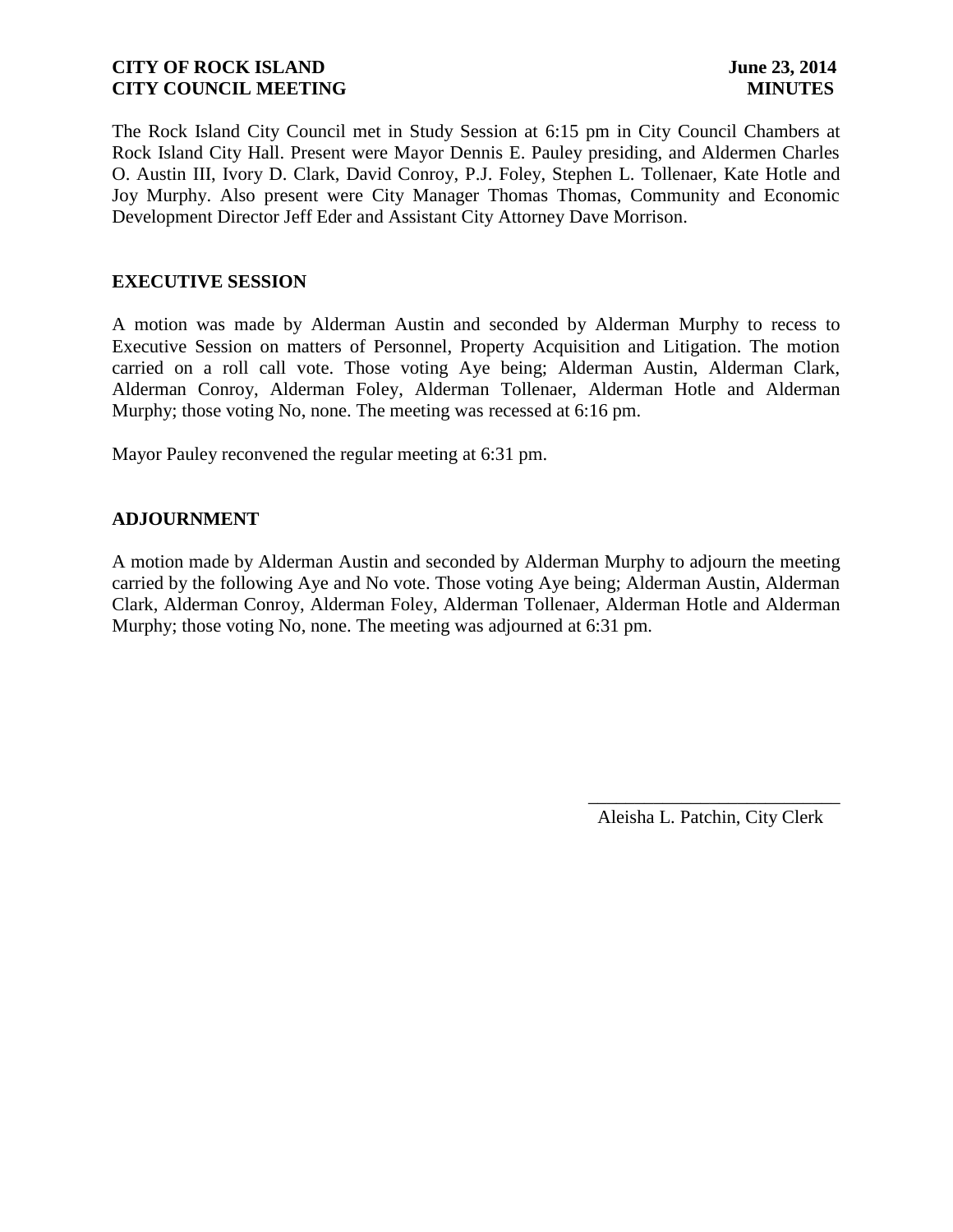Rock Island City Council met in regular session at 6:45 pm in Council Chambers of Rock Island City Hall. Present were Mayor Dennis E. Pauley presiding, and Aldermen Charles O. Austin III, Ivory D. Clark, David Conroy, P.J. Foley, Stephen L. Tollenaer, Kate Hotle and Joy Murphy. Also present were City Manager Thomas Thomas and Assistant City Attorney Dave Morrison. City Attorney Ted Kutsunis was in the audience.

### Introductory Proceedings

Mayor Pauley called the meeting to order and led in the Pledge of Allegiance. Alderman Foley gave the Invocation.

## Agenda Item #5 **Minutes of the meeting of June 16, 2014.**

A motion was made by Alderman Hotle and seconded by Alderman Austin to approve the minutes of the meeting of June 16, 2014 as printed. The motion carried by the following Aye and No vote; those voting Aye being; Alderman Austin, Alderman Clark, Alderman Conroy, Alderman Foley, Alderman Tollenaer, Alderman Hotle and Alderman Murphy; those voting No, none.

### Agenda Item #6 **Presentation of the Mayor's Civic Service Award.**

Mayor Pauley read a proclamation proclaiming June 24, 2014 as Stan Coin Day for Mr. Coin's remarkable contributions to the community. Mayor Pauley then read the Mayor's Civic Service Award plaque for Mr. Coin's outstanding service to the City of Rock Island. Mayor Pauley stated that the Mayor's Civic Service Award is not regularly given out; it is only given out on certain occasions when we have special people that deserve this award. The Mayor added that Stan Coin is very deserving of this award. At this time, Mayor Pauley presented Mr. Coin with the proclamation and plaque.

Mr. Coin thanked the Mayor and Council for the proclamation and plaque.

### Agenda Item #7

# **Proclamation declaring Thursday, July 3, 2014 as Red, White and Boom Military and Arsenal Appreciation Day.**

Mayor Pauley read the proclamation. Parks and Recreation Director Bill Nelson thanked the Mayor and Council for the proclamation. Mr. Nelson stated that this proclamation will also be read on July 3<sup>rd</sup>. Mr. Nelson added that Council members from both sides of the river will be invited to do the exchange again this year, where the proclamation will be read on both sides of the river. Mr. Nelson advised that on July  $3<sup>rd</sup>$  at 6:00 pm, the presentation will be held in Rock Island first, and then everyone will go to the Iowa side for the presentation.

Mr. Nelson reminded everyone that the docks at Schwiebert Riverfront Park will be closed on July 3rd because they are in the fall-out zone of the fireworks.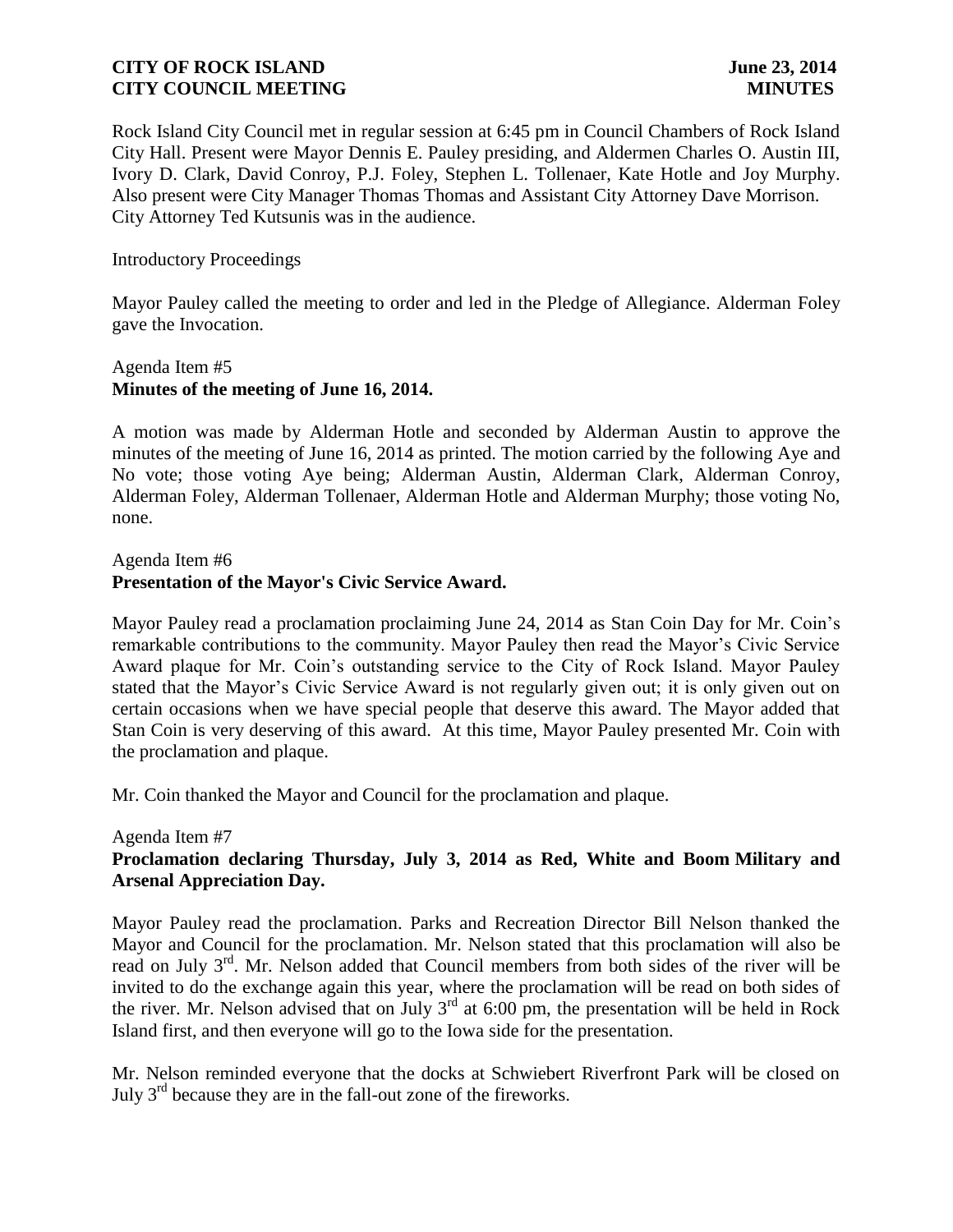#### Agenda Item #8

# **A Special Ordinance Amending Chapter 9, Article II, Division 1, Sec. 9-44 of the Code of Ordinances regarding Parking Enforcement Attendants; Positions Created**.

It was moved by Alderman Austin and seconded by Alderman Hotle to consider the ordinance. The motion carried by the following Aye and No vote; those voting Aye being; Alderman Austin, Alderman Clark, Alderman Tollenaer and Alderman Hotle; those voting No, Alderman Conroy, Alderman Foley and Alderman Murphy.

Note: Agenda Item #8 will come back to Council for a second reading on Monday, July 14, 2014.

# Agenda Item #9 **CLAIMS**

It was moved by Alderman Austin and seconded by Alderman Clark to accept the following reports and authorize payments as recommended. The motion carried by the following Aye and No vote; those voting Aye being; Alderman Austin, Alderman Clark, Alderman Conroy, Alderman Foley, Alderman Tollenaer, Alderman Hotle and Alderman Murphy; those voting No, none.

a. Report from the Public Works Department regarding payment #3 in the amount of \$23,639.03 to Langman Construction, Inc. for services provided for the  $20<sup>th</sup>$  Avenue Reconstruction:  $32<sup>nd</sup>$  Street to  $34<sup>th</sup>$  Street project.

b. Report from the Public Works Department regarding payment #6 in the amount of \$70,315.36 to Brandt Construction Company for services provided for the  $23<sup>rd</sup>$  Avenue Reconstruction:  $12^{th}$  Street to  $17^{th}$  Street project.

c. Report from the Public Works Department regarding payment in the amount of \$69,980.00 to Langman Construction, Inc. for work completed for the 34<sup>th</sup> Avenue Watermain Improvement.

d. Report from the Public Works Department regarding payment in the amount of \$30,000.00 to Trotter General Contracting, Inc. for installation of City Hall windows.

# Agenda Item #10 **Claims for the week of June 13 through June 19 in the amount of \$983,104.39.**

Alderman Conroy moved and Alderman Clark seconded to allow the claims. The motion carried by the following Aye and No vote; those voting Aye being; Alderman Austin, Alderman Clark, Alderman Conroy, Alderman Foley, Alderman Tollenaer, Alderman Hotle and Alderman Murphy; those voting No, none.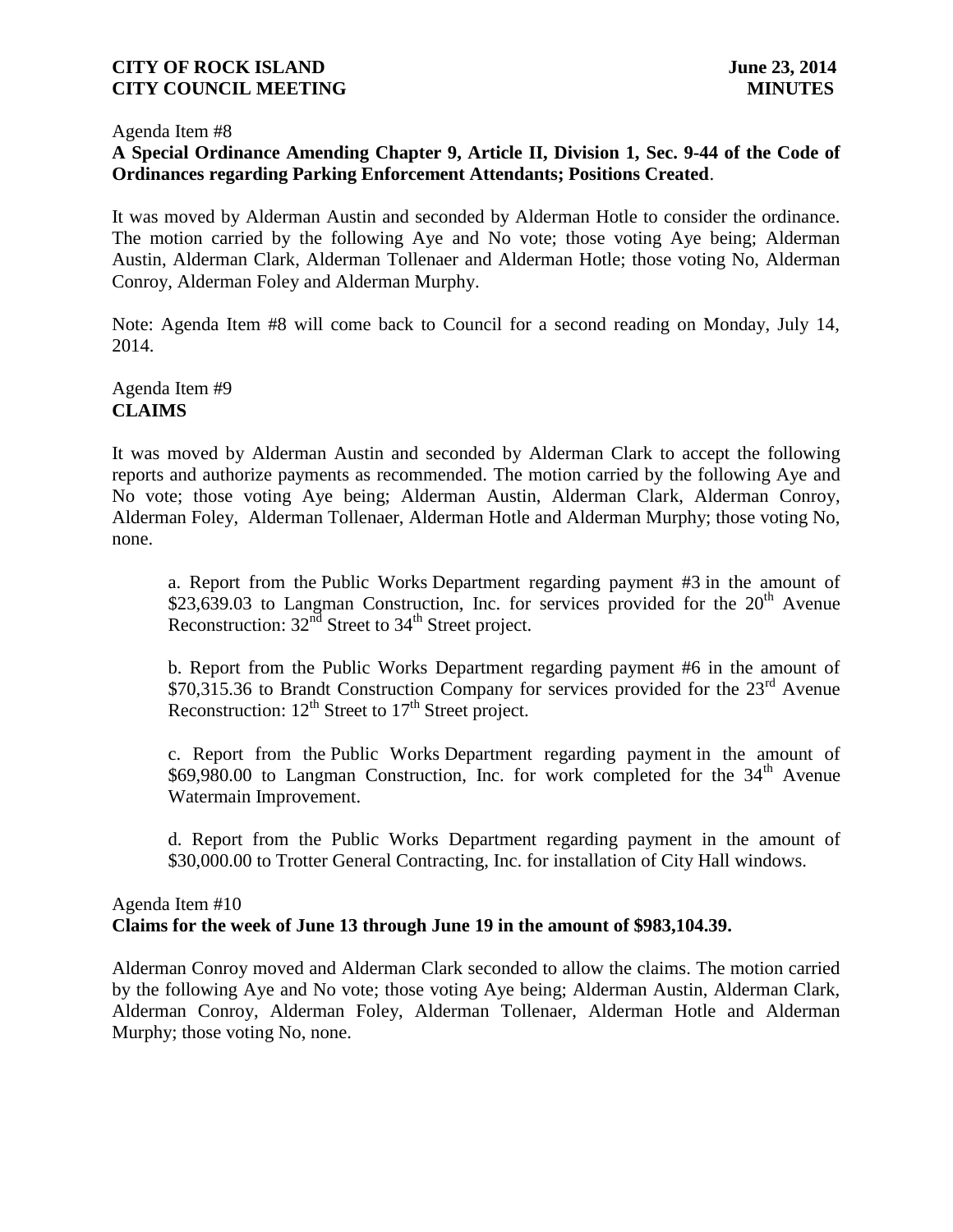### Agenda Item #11

**Report from the Public Works Department regarding bids for testing services, site work, concrete and structural steel for the new police facility, recommending the bids be awarded to American Testing in the amount of \$44,875.00, Valley Construction in the amount of \$296,630.00, Valley Construction in the amount of \$241,000.00, Centennial Contractors in the amount of \$1,041,000.00 and Industrial Steel Erectors in the amount of \$1,004,400.00.**

It was moved by Alderman Murphy and seconded by Alderman Hotle to award the bids as recommended and authorize Gilbane Building Company to execute the contract documents. The motion carried by the following Aye and No vote; those voting Aye being; Alderman Austin, Alderman Clark, Alderman Conroy, Alderman Foley, Alderman Tollenaer, Alderman Hotle and Alderman Murphy; those voting No, none.

#### Agenda Item #12

**Report from the Community and Economic Development Department regarding a proposal from Houseal Lavigne Associates LLC for professional consulting services for the preparation of the City's Downtown Revitalization Plan in an amount not to exceed \$60,000.00.**

Alderman Hotle moved and Alderman Tollenaer seconded to approve the proposal as recommended and authorize the City Manager to execute the contract documents.

Comments followed. Alderman Hotle stated that she was very excited about this opportunity. Alderman Hotle added that staff sent out request for proposals and received a lot of good feedback. Alderman Hotle stated that the proposal that is being accepted is from a fantastic firm with a lot of experience. Alderman Hotle stated that she is very excited about the opportunity to move forward and have a plan to transform the Downtown.

After comments, the motion carried by the following Aye and No vote; those voting Aye being; Alderman Austin, Alderman Clark, Alderman Conroy, Alderman Foley, Alderman Tollenaer, Alderman Hotle and Alderman Murphy; those voting No, none.

#### Agenda Item #13

**Report from the Public Works Department regarding an agreement with Gere Dismer Architects, LLC for additional architectural services for the new Rock Island Police Department Facility in the amount of \$302,598.00 and a \$30,000.00 reimbursable allowance.**

It was moved by Alderman Tollenaer and seconded by Alderman Conroy to approve the agreement as recommended and authorize the City Manager to execute the contract documents. The motion carried by the following Aye and No vote; those voting Aye being; Alderman Austin, Alderman Clark, Alderman Conroy, Alderman Foley, Alderman Tollenaer, Alderman Hotle and Alderman Murphy; those voting No, none.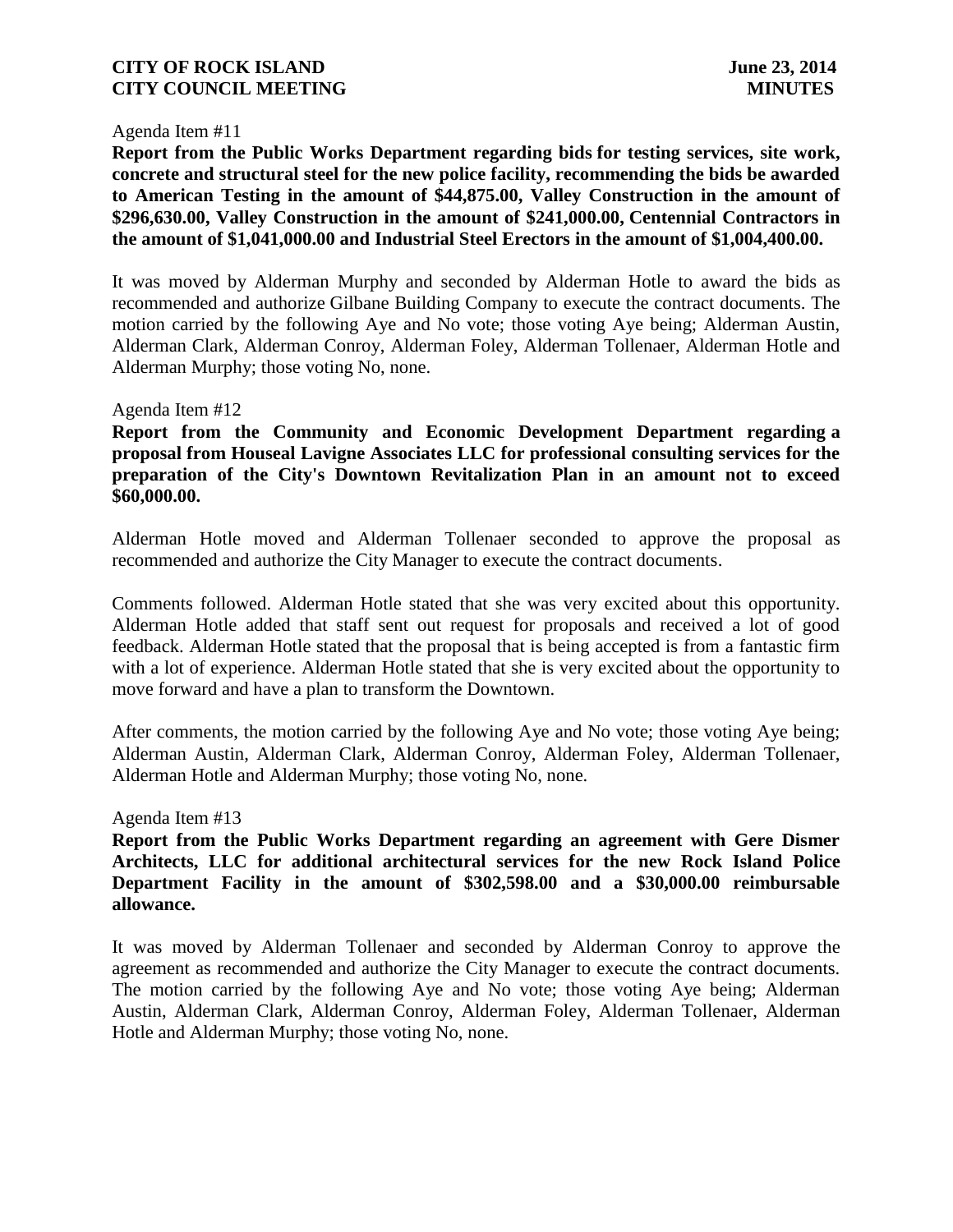### Agenda Item #14

# **Report from the Community and Economic Development Department regarding a license agreement with the Quad City Botanical Center Foundation as it relates to the Children's Garden project.**

It was moved by Alderman Murphy and seconded by Alderman Hotle to approve the license agreement as recommended and authorize the City Manager to execute the contract documents.

Comments followed. Alderman Tollenaer encouraged everyone to go to the Children's Garden. Alderman Tollenaer stated that it is absolutely fabulous.

After comments, the motion carried by the following Aye and No vote; those voting Aye being; Alderman Austin, Alderman Clark, Alderman Conroy, Alderman Foley, Alderman Tollenaer, Alderman Hotle and Alderman Murphy; those voting No, none.

### Agenda Item #15

**Report from the Community and Economic Development Department regarding an ordinance approving a redevelopment agreement with Broadway Corporation, subject to minor attorney modifications and authorizing the City Manager to execute the contract documents.**

It was moved by Alderman Tollenaer and seconded by Alderman Hotle to consider, suspend the rules and pass the ordinance. The motion carried by the following Aye and No vote; those voting Aye being; Alderman Austin, Alderman Clark, Alderman Conroy, Alderman Foley, Alderman Tollenaer, Alderman Hotle and Alderman Murphy; those voting No, none.

## Agenda Item #16 **Report from the Mayor regarding reappointments to the Library Board**.

Mayor Pauley advised that Item #16 is being pulled from the Agenda. Mayor Pauley added that this item will come back to Council at the next meeting.

#### Agenda Item #17

## **Report from the City Clerk regarding a request from John Norris of J & M Displays for a pyrotechnic display permit for fireworks to be held on Saturday, July 26, 2014 at approximately 10:00 pm at Jumer's Casino and Hotel at 777 Jumer Drive.**

Alderman Murphy moved and Alderman Conroy seconded to approve the request as recommended, and temporarily waive Article I of Chapter 10: Sec. 10-9 of the Code of Ordinances to allow for the issuance of a pyrotechnic display permit and authorize the Fire Marshal to issue the permit. The motion carried by the following Aye and No vote; those voting Aye being; Alderman Austin, Alderman Clark, Alderman Conroy, Alderman Foley, Alderman Tollenaer, Alderman Hotle and Alderman Murphy; those voting No, none.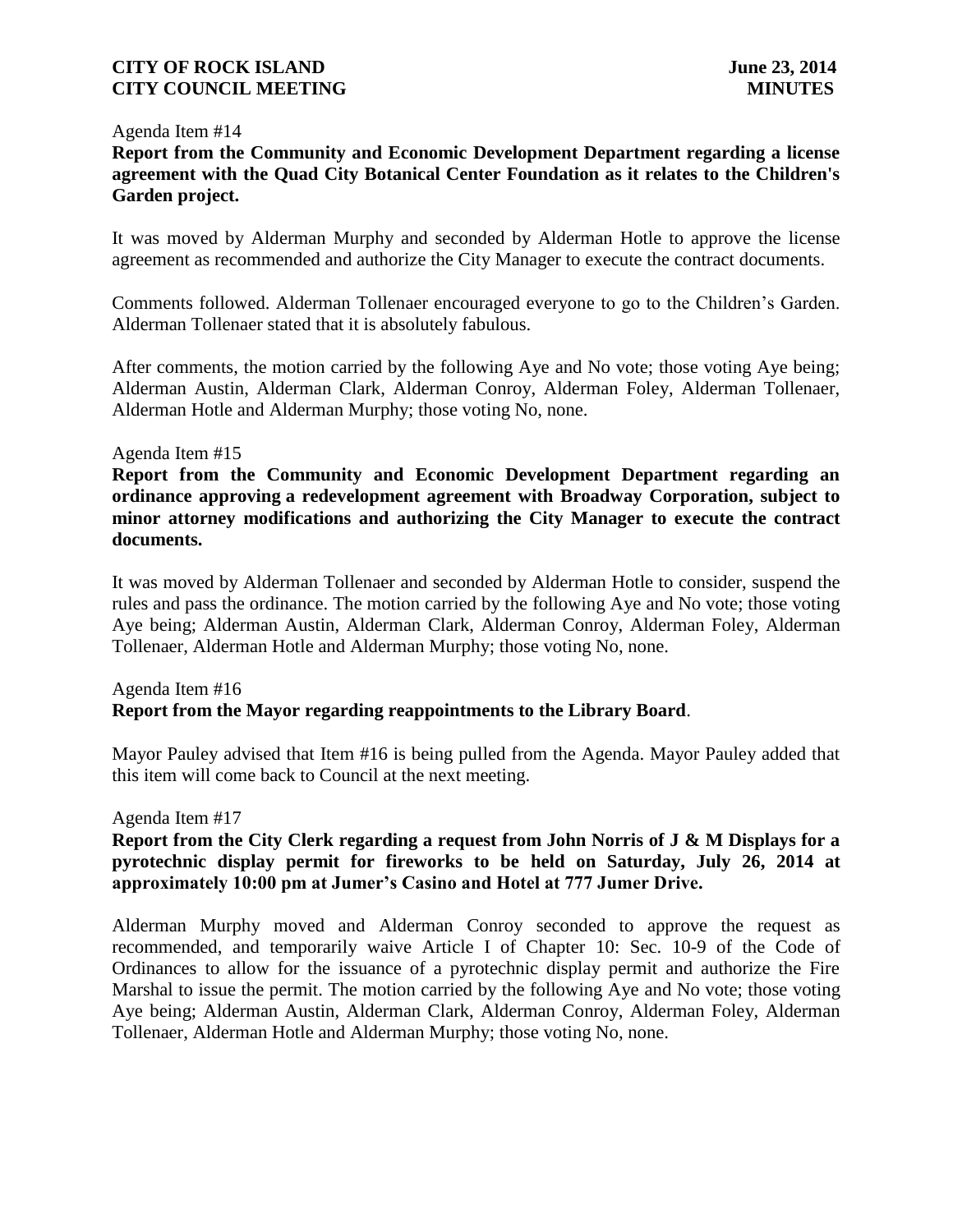#### Agenda Item #18

# **Report from the City Clerk regarding a Plaza activity application from Steve's Old Time Tap to host a CCKMA Car and Bike Show on Sunday, August 10, 2014 from noon to 9:00 pm.**

It was moved by Alderman Conroy to approve the event as recommended, subject to complying with all liquor license regulations and to waive the fees associated with the event, Alderman Murphy seconded. The motion carried by the following Aye and No vote; those voting Aye being; Alderman Austin, Alderman Clark, Alderman Conroy, Alderman Foley, Alderman Tollenaer, Alderman Hotle and Alderman Murphy; those voting No, none.

### Agenda Item #19

**Report from the City Clerk regarding an activity application from Walgreens requesting to hold a 5K Color Run on Saturday, September 13, 2014 from 8:00 am to 11:00 am, a request for utilization of a vacant City lot behind McDonalds on 11th Street, and a resolution for temporary closure of the on and off ramps from IL92 at 31st Avenue and to regulate traffic on 31st Avenue at 11th Street, 9th Street & 5th Street.**

Alderman Foley moved and Alderman Hotle seconded to approve the event as recommended and the request for utilization of the vacant City lot, subject to Walgreens providing the proper insurance, streets being vacuumed and washed immediately following the event and adopt the resolution.

Discussion followed. Alderman Tollenaer inquired to the Police Department and Fire Department as to whether the departments were on board with this event.

Deputy Police Chief Jason Foy advised that Police Officers will be working the event, so we will have access to and from both directions. Deputy Police Chief Foy advised that they have contacted the businesses up and down  $31<sup>st</sup>$  Avenue that will be affected by this event. Deputy Police Chief Foy added that the last thing that he heard on Friday was that everyone was in agreement with it.

Fire Chief Jim Fobert advised that the Fire Department is ok with it as long as the Fire Department has access if needed from that point down to the Centennial Expressway.

Alderman Austin inquired as to whether the people that have boats at the Marina will be able to get in and out during that time. Fire Chief Fobert stated that they can get in and out on the Centennial Expressway area, but they probably will not be coming down  $31<sup>st</sup>$  Avenue; they will have to go down  $18<sup>th</sup>$  Avenue and come back.

Alderman Austin inquired as to whether they could go through the park and get there.

Parks and Recreation Director Bill Nelson stated that they had talked to the organizers with the idea that when they get to the park, they will be taking one side of the park road in and coming back on the bike trail out to minimize the amount of impact they would have on the park. Mr.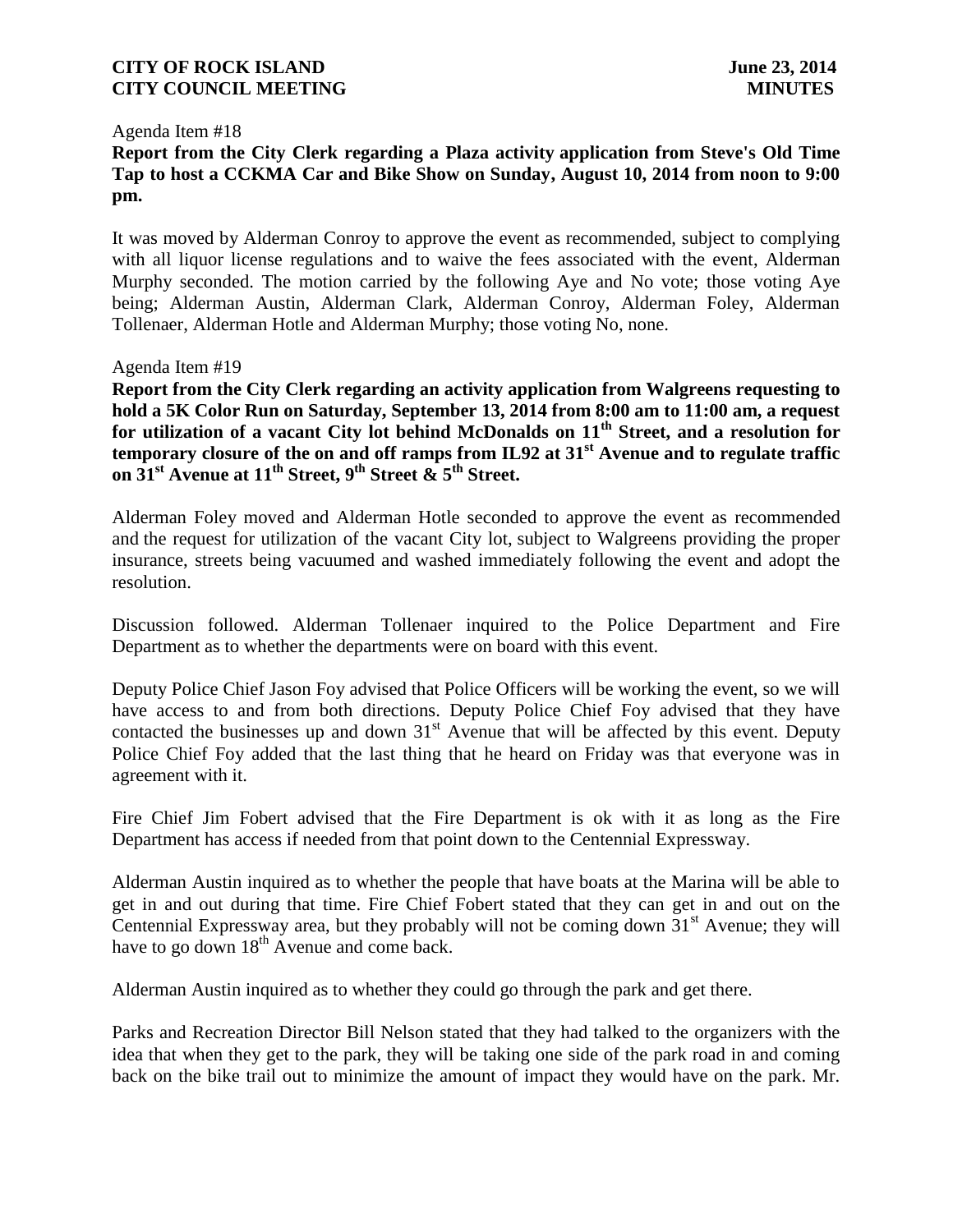Nelson added that any of the boaters will be able to come in on  $18<sup>th</sup>$  Avenue and get to the Marina and come back out. Alderman Austin and Mr. Nelson further discussed this issue.

Alderman Hotle stated that color runs have become super popular. Alderman Hotle added that this event will bring lots of people to Rock Island.

Alderman Austin stated that the responsiveness of the cleanup and follow-up is what is going to make it easy to say yes the next time around.

Alderman Tollenaer advised that he couldn't imagine that the boat dealer approved this for Saturday morning. Alderman Tollenaer added that this has got to be his biggest day of the week. Alderman Tollenaer didn't understand how you could shut down the boat dealer for four hours in the middle of a Saturday morning.

Deputy Police Chief Foy stated that four hours is a long time. Deputy Police Chief Foy added that he worked a run last week where there were 10,000 people running, it was just a little over an hour and the run had a significant amount of walkers.

Carla Bowker on behalf of Walgreens stated that they only anticipate it being 1½ hours for the runners to go down to the park and come back. Ms. Bowker added that the road will not be closed for four hours; it will only be closed when the race starts, and when the last runner comes back then the road will be opened back up. Alderman Tollenaer and Ms. Bowker further discussed this issue as it related to the idea of going down  $18<sup>th</sup>$  Avenue and the responses received from the businesses.

After more discussion, Alderman Tollenaer stated that he would like to table this item until the City Clerk could contact the businesses on  $11<sup>th</sup>$  Street and get some kind of uniform consensus.

Alderman Hotle inquired as to when the resolution has to be in. City Clerk Aleisha Patchin advised that it has to be sent in to IDOT 30 days prior to the event.

At this time, Alderman Tollenaer moved to table Agenda Item #19 until the City Clerk can get a hold of the businesses and get an accurate identification on what their opinions are.

Mayor Pauley inquired as to whether there was a second to the motion, no second came forward. Mayor Pauley inquired again as to whether there was a second to the motion. With no second coming forward, the deferment died for lack of a second.

At this time, Mayor Pauley stated that the first motion is on the table. The motion then carried by the following Aye and No vote; those voting Aye being; Alderman Austin, Alderman Clark, Alderman Conroy, Alderman Foley, Alderman Hotle and Alderman Murphy; those voting No, Alderman Tollenaer.

Agenda Item #20 **Other Business.**